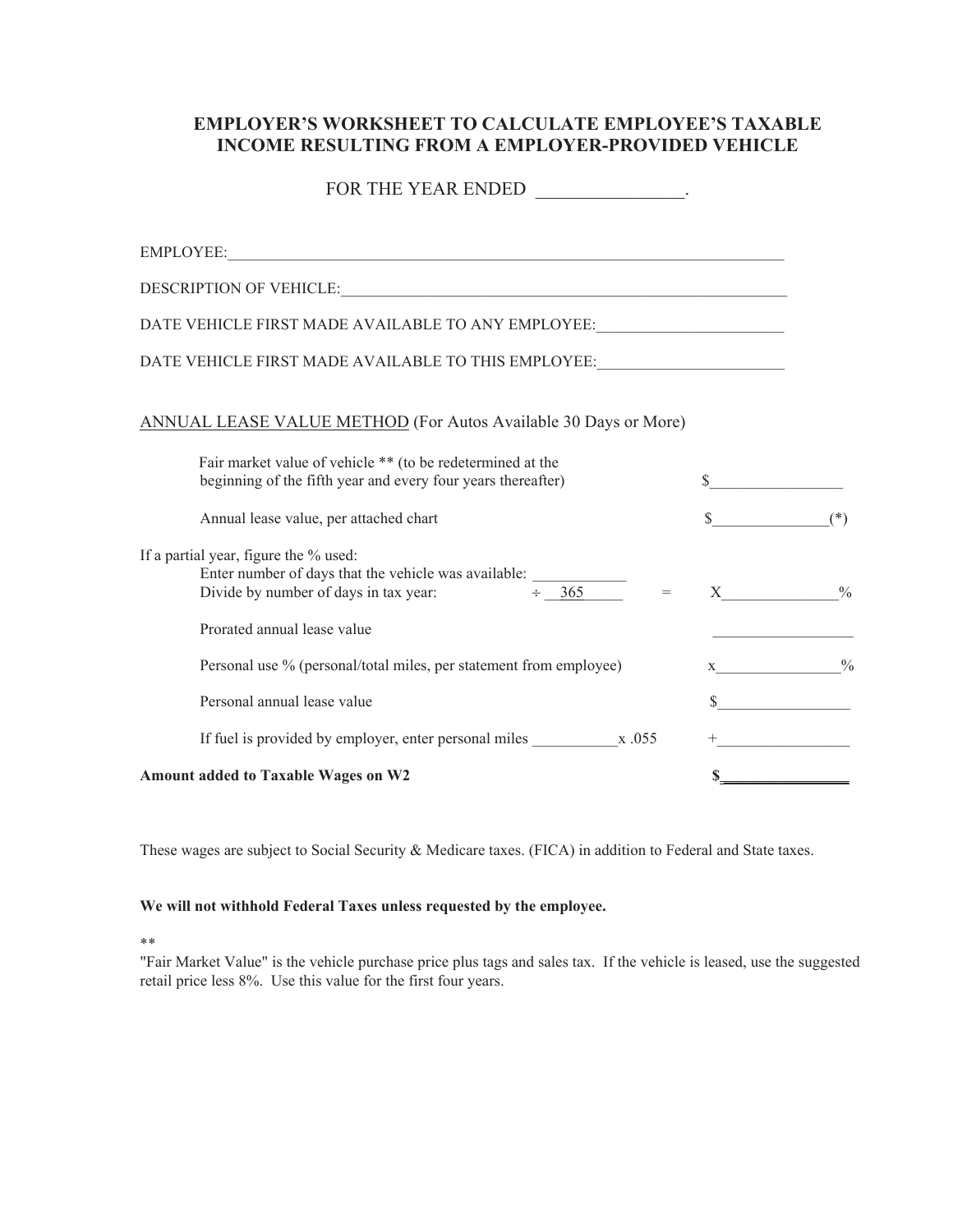## **EMPLOYEE REPRESENTATION REGARDING USE OF COMPANY VEHICLE**

The IRS requires employers to provide certain information on their tax return with respect to the vehicles provided to employees. This information is also used to calculate the amount of the fringe benefit to the included in the employee's W-2 income. This income is taxable for Federal and State as well as Social Security. **We have chosen NOT to deduct federal and state taxes.** Social Security is not optional.

The IRS generally requires that written records be maintained to document the business use of vehicles. Since the company policy requires employees to maintain the detailed records, please provide the answers to the following questions. If you were provided more than one vehicle that was used during the year, you need to prepare a separate statement for each vehicle.

|                                | The completed form must be returned no later than $\frac{1}{\sqrt{1-\frac{1}{2}}}$<br>or 100% of the value will be included in your W-2 income. |            |                |               |
|--------------------------------|-------------------------------------------------------------------------------------------------------------------------------------------------|------------|----------------|---------------|
|                                |                                                                                                                                                 |            |                |               |
|                                |                                                                                                                                                 |            |                |               |
| Odometer readings:             |                                                                                                                                                 |            |                |               |
| <b>Employee Representation</b> |                                                                                                                                                 |            |                |               |
| (1)                            | Was the vehicle available for your persona use during off<br>duty hours?                                                                        | <b>YES</b> | N <sub>O</sub> |               |
| (2)                            | Did you have another vehicle available for your personal<br>use (this included a car you own personally)?                                       | <b>YES</b> | N <sub>O</sub> |               |
| (3)                            | Are you an officer or 1% owner of the business?                                                                                                 | <b>YES</b> | N <sub>O</sub> |               |
| (4)                            | How many commuting round trips did you make in the<br>vehicle?                                                                                  |            |                |               |
| (5)                            | For the reporting period specified above, please provide<br>the number of miles for each of the following categories:                           |            |                |               |
|                                | Total commuting miles:                                                                                                                          |            |                |               |
|                                | Total other personal (non-commuting) miles:                                                                                                     |            |                |               |
|                                | <b>Total personal miles:</b>                                                                                                                    |            |                | $\frac{0}{0}$ |
|                                | <b>Total business miles</b>                                                                                                                     |            |                | $\frac{0}{0}$ |
|                                | <b>TOTAL MILES</b>                                                                                                                              |            |                | 100%          |

(6) Did the employer pay the cost of fuel consumed by this vehicle? \_\_\_\_\_\_\_\_\_\_\_\_\_